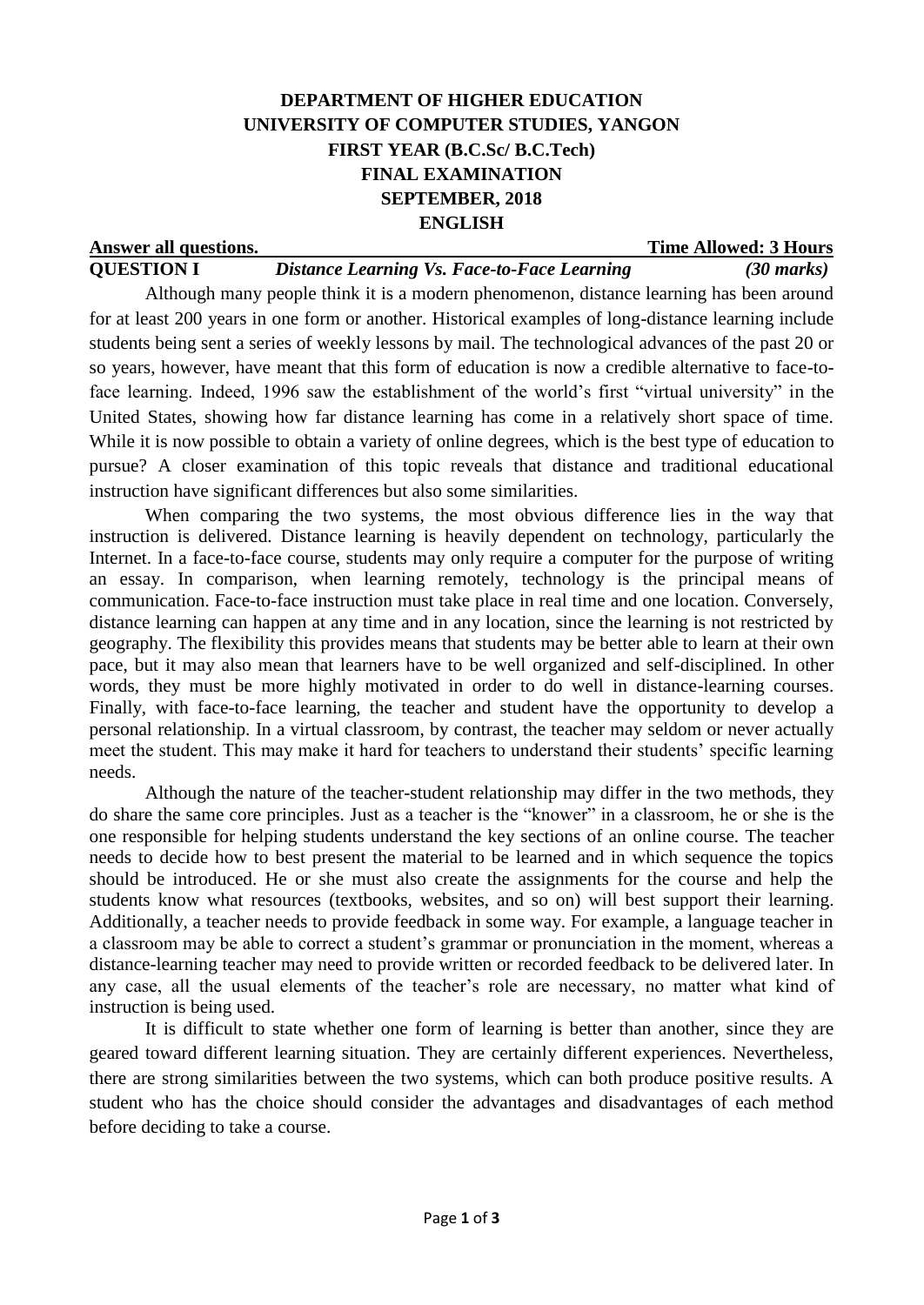#### *Questions 1-5 Match the words with their meanings.*

- 1. core principles a. recent trend
	-
- 2. credible alternative b. important distinction
- 3. modern phenomenon c. online course
- 4. significant difference d. reliable substitute
- 5. virtual classroom e. key values

# *Questions 6-10*

*Do the following statements agree with the information given in the Reading Passage?*

- *True* if the statement agrees with the information
- *False* if the statement contradicts the information

*Not Given* if there is no information on this

6. Distance learning is a new idea.

- 7. Learners prefer distance learning to conventional one.
- 8. Distance learning requires good technological access.
- 9. In a virtual classroom, the teacher can often meet the learner.
- 10. There are strong similarities between distance and traditional learning.

## *Questions 11-15*

*Which of the learning systems refers to the following statements?* 

*Write only 'D' for Distance Learning, 'F' for Face-to-Face Learning and 'B' for Both.*

### **D Distance Learning**

- **F Face-to-Face Learning**
- **B Both**

## *Note: You may use any letter more than once.*

- 11. It develops a strong student-teacher relationship.
- 12. It relies heavily on technology.
- 13. It can be an effective way of teaching.
- 14. It must take place in real time and one location.
- 15. It is not limited by geography.

## **QUESTION II (A***): Put the verbs in brackets in the Present Perfect or Past Simple. (10 marks)*

- 1. I'd like to meet a ghost because I ------------- (never/see) one yet.
- 2. What time --------------- (you/get) to work this morning?
- 3. The President ------------- (come) out of the building and is going to make a speech.
- 4. Janet ---------- (be) very ill three years ago.
- 5. We moved here in 1993. We ------------- (live) here for a long time.
- 6. Last week, I was offered a job at a local bank, but I -------------- (not/ accept) it.
- 7. It's an interesting book. I --------------- (already/read) this book.
- 8. They -------------- (rescue) five men from a burning house yesterday.
- 9. The Prime Minister -------------- (be) in office since 2011.
- 10. We ------------- (go) to Singapore last month.

## **QUESTION II (B***): Complete the Conditional Sentences (Type I or II ) by putting the verbs into the correct form. (10 marks)*

- 1. If I were rich, my life ------------- (change) completely.
- 2. I will invite all my friends if I ----------- (have) a house by the beach.
- 3. If we ------------ (have) a yacht, we could sail.
- 4. If they tell their father, he ---------------- (be) very angry.
- 5. We ------------- (help) you if we knew your problem.
- 6. My brother ------------- (buy) a sports car if he had a lot of money.
- 7. If you speak English, she ------------------------- (understand).
- 8. I -------------------- (send) a postcard to you if I had your address.
- 9. If it ------------- (not/ start) to rain, we could go to the museum.
- 10. If she took the bus, she ----------- (not / arrive ) on time.